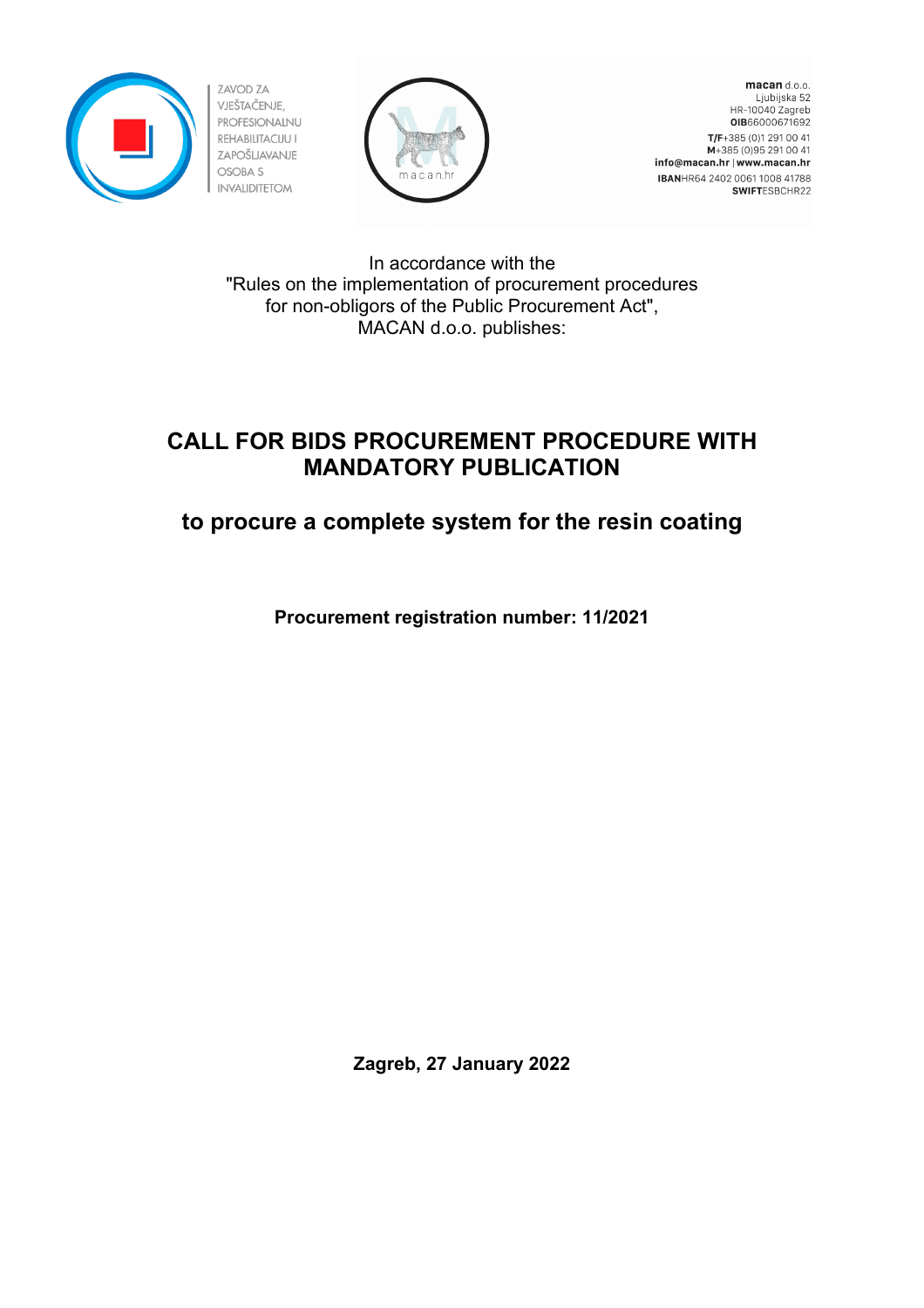



macan d.o.o.<br>Ljubijska 52<br>HR-10040 Zagreb<br>**OIB**66000671692 T/F+385 (0)1 291 00 41<br>M+385 (0)95 291 00 41<br>M+385 (0)95 291 00 41<br>info@macan.hr | www.macan.hr **IBANHR64 2402 0061 1008 41788**<br>**SWIFT**ESBCHR22

# **CONTENT**

| 5.1. The content of the offer, the method of making the offer and the method of submitting the offer  8 |      |
|---------------------------------------------------------------------------------------------------------|------|
|                                                                                                         |      |
|                                                                                                         |      |
|                                                                                                         |      |
|                                                                                                         |      |
|                                                                                                         |      |
|                                                                                                         |      |
|                                                                                                         |      |
|                                                                                                         |      |
|                                                                                                         |      |
|                                                                                                         |      |
|                                                                                                         |      |
|                                                                                                         |      |
|                                                                                                         |      |
| 10. APPENDICES                                                                                          | . 12 |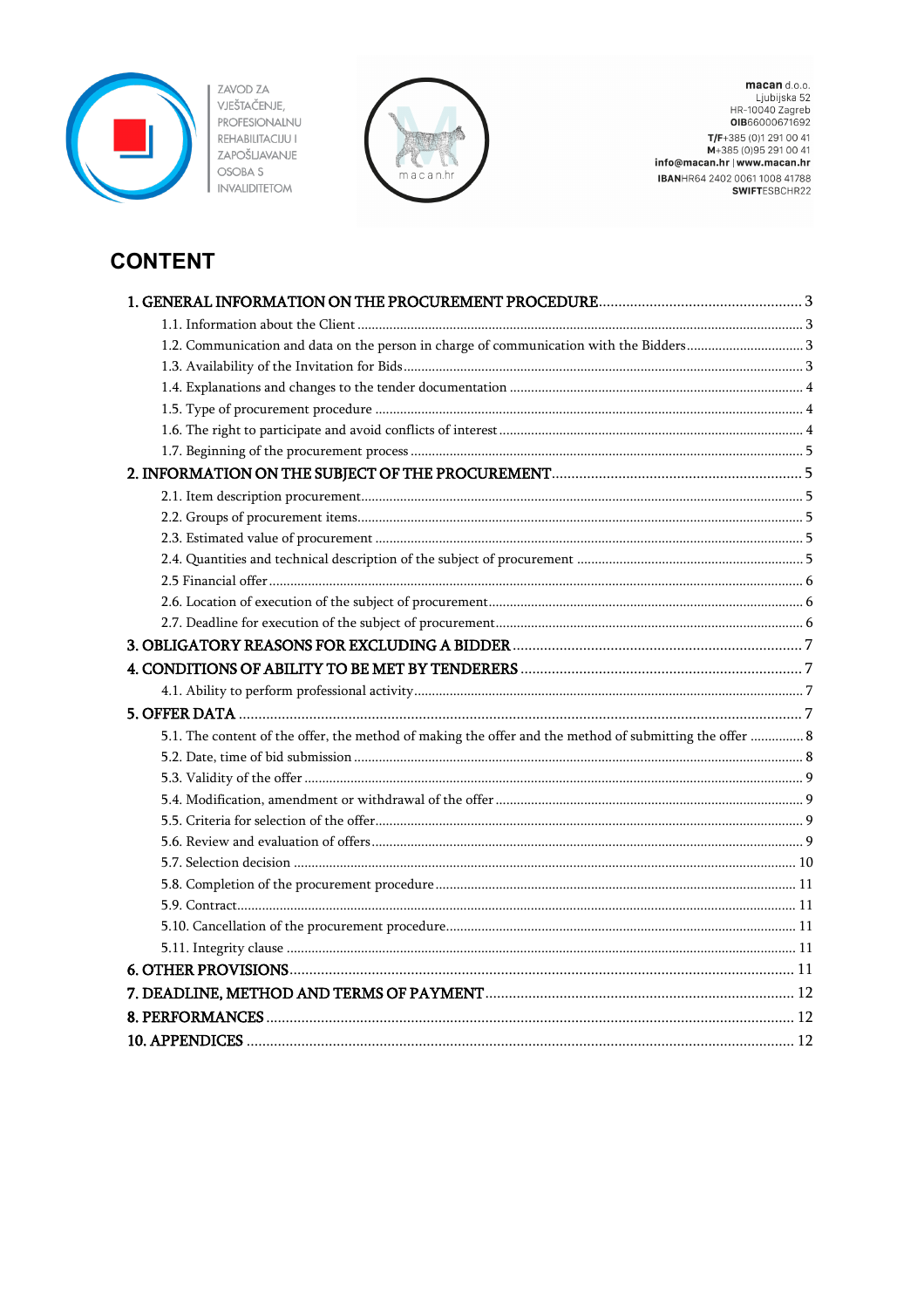



macan d.o.o. Ljubijska 52 HR-10040 Zagreb OIB66000671692 T/F+385 (0)1 291 00 41 M+385 (0) 95 291 00 41 info@macan.hr | www.macan.hr IBANHR64 2402 0061 1008 41788 SWIFTESBCHR22

# <span id="page-2-0"></span>1. GENERAL INFORMATION ON THE PROCUREMENT PROCEDURE

### <span id="page-2-1"></span>**1.1. Information about the Client**

| Name of the Client:         | Macan d.o.o                      |
|-----------------------------|----------------------------------|
| Adress of the headquarters: | Ljubijska ulica 52, 10040 Zagreb |
| OIB (VAT Number):           | HR66000671692                    |
| Telephone number:           | +385 1 291 00 41                 |
| Email:                      | $info@$ macan.hr                 |
| Website:                    | https://www.macan.hr/            |

\* Note: The contracting authority is not liable for the Public Procurement Act.

#### <span id="page-2-2"></span>**1.2. Communication and data on the person in charge of communication with the Bidders**

| Name and surname: | Božidar Macan                    |
|-------------------|----------------------------------|
| Email adress:     | $info@$ macan.hr                 |
| Telephone number: | +385 95 291 00 41                |
| Adress:           | Ljubijska ulica 52, 10040 Zagreb |

In accordance with Article 5.2. Rules on the implementation of procurement procedures for non-payers of the Public Procurement Act, all communication is done by mail or e-mail, fax or personal delivery with confirmation of receipt.

Delivery by fax is considered to have taken place at the time when the fax machine has confirmed delivery (as evidenced by a copy of the successful delivery report).

Delivery by post is done by registered mail with a return receipt and is considered done at the time when the potential bidder received it, as evidenced by the signature on the return receipt, or the signature of an authorized person of the legal entity or the person in charge of the legal entity. receiving letters.

Delivery of a notification by electronic means shall be deemed to have taken place at the time when its successful delivery (Delivery Receipt) is recorded on the server for sending such messages.

Communication, exchange and storage of information shall be carried out in such a way as to preserve the protection and confidentiality of data in accordance with the relevant national regulations.

Due to the principle of transparency, equal treatment of all interested parties and for the purposes of the audit trail, the Client will respond to the request for additional information and clarifications if the request was sent by e-mail to the above address.

REMARK: Since the Rules on the Implementation of Procurement Procedures for Non-payers of the Public Procurement Act define the mandatory elements of the Invitation to Bid, which prescribe the mandatory addition of telephone contact, it is added in the Invitation to Bid, but with the purpose of equal treatment of all Bidders. In case of a telephone call, Bidders will be asked to send the same request by e-mail to ensure an audit trail and respond to the request to all potential Bidders via the website https: //www.macan.hr/. In order to protect data, inquiries will be anonymized, ie, the published answers to inquiries will not state which potential Bidder sent the inquiry.

### <span id="page-2-3"></span>**1.3. Availability of the Invitation for Bids**

Invitation to Bids, Bidder's Questions and Answers to Questions, as well as all notifications on amendments to the Invitation to Bid, will be made available to Bidders on the website https://www.macan.hr/ from the date of publication of the Invitation to Bid offer.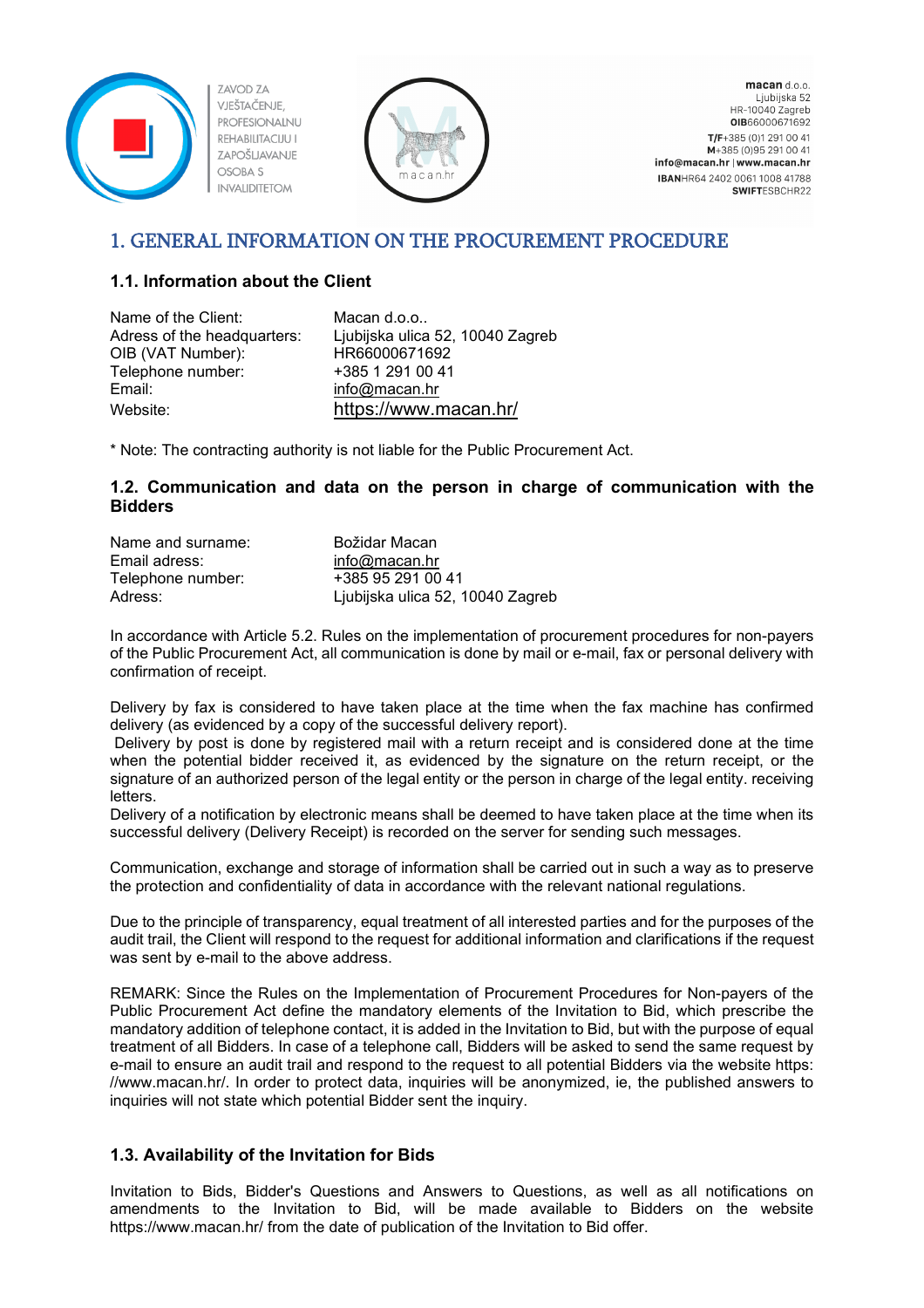



macan d.o.o. Ljubijska 52 HR-10040 Zagreb OIB66000671692 T/F+385 (0)1 291 00 41 M+385 (0) 95 291 00 41 info@macan.hr | www.macan.hr IBANHR64 2402 0061 1008 41788 SWIFTESBCHR22

#### <span id="page-3-0"></span>**1.4. Explanations and changes to the tender documentation**

During the deadline for submission of bids, interested Bidders may ask questions and request explanations regarding the Invitation to Bid. The request with the questions asked is timely if it is delivered to the e-mail address of the contact person [\(info@macan.hr\)](mailto:info@macan.hr) no later than the fourth (4th) day before the day on which the deadline for submission of bids expires.

The Contracting Authority will make the answers and explanations available on the same website where the invitation to tender is available no later than the second (2nd) day before the deadline for submission of tenders.

If the importance of additional information and explanations of the Contracting Authority in relation to the process of preparation of valid tenders is significant, the Contracting Authority will extend the deadline for submission of tenders. If the importance of additional information and explanations is negligible in terms of preparation of valid tenders, the Contracting Authority is not obliged to extend the deadline for submission of tenders.

If the contracting authority changes the Invitation to Tender during the deadline for submission of tenders, it will ensure the availability of changes to all interested economic operators on the website [https://www.macan.hr/.](https://www.macan.hr/) The extension of the deadline will be proportional to the importance of the change.

#### <span id="page-3-1"></span>**1.5. Type of procurement procedure**

Procurement is carried out as a procurement procedure with mandatory publication. Procurement is carried out on the basis of the Rules on the implementation of procurement procedures for non-obligors of the Public Procurement Act. The subject of procurement is: goods – label resin line.

#### <span id="page-3-2"></span>**1.6. The right to participate and avoid conflicts of interest**

All legal entities, regardless of the country in which they are registered or have a branch, may participate in this procurement procedure as Bidders.

In accordance with Chapter 1.2. Rules on the implementation of procurement procedures for nonobligors of the Public Procurement Act, the Contracting Authority is obliged to act on the principle of avoiding conflicts of interest. This means that persons who have a conflict of interest in relation to related companies and related parties will be excluded from the procedure, which includes concluding a contract / issuing a purchase order, unless the related company or related party is the only one that can deliver goods, works or services due to technical reasons or reasons for the existence of exclusive rights to the object to be procured, which NOJN is obliged to prove.

Conflicts of interest between the NOJN and related entities include situations where the representatives of the NOJN, who are involved in the implementation of the procurement procedure or may influence the outcome of that procedure, have, directly or indirectly, financial, economic or any other personal interest could be considered detrimental to their impartiality and independence in the proceedings, as follows:

1. if the representative of the NOJN simultaneously performs management tasks in the related entity, or 2. if the representative of the NOJN is the owner of a business share, shares or other rights on the basis of which he participates in the management or capital of that related entity with more than 0.5%

3. in the case of blood relatives in the direct line or in the collateral line up to the fourth degree, in-law relatives up to the second degree, spouse or common-law partner, regardless of whether the marriage has ended, and adoptive parents and adoptive parents of NOJN representatives when it is the head and member of the administrative, management or supervisory body of the NOJN.

Exceptionally, there is no conflict of interest if the related person representing NOJN acquires business shares, stocks or other rights on the basis of which he participates in the management or capital of the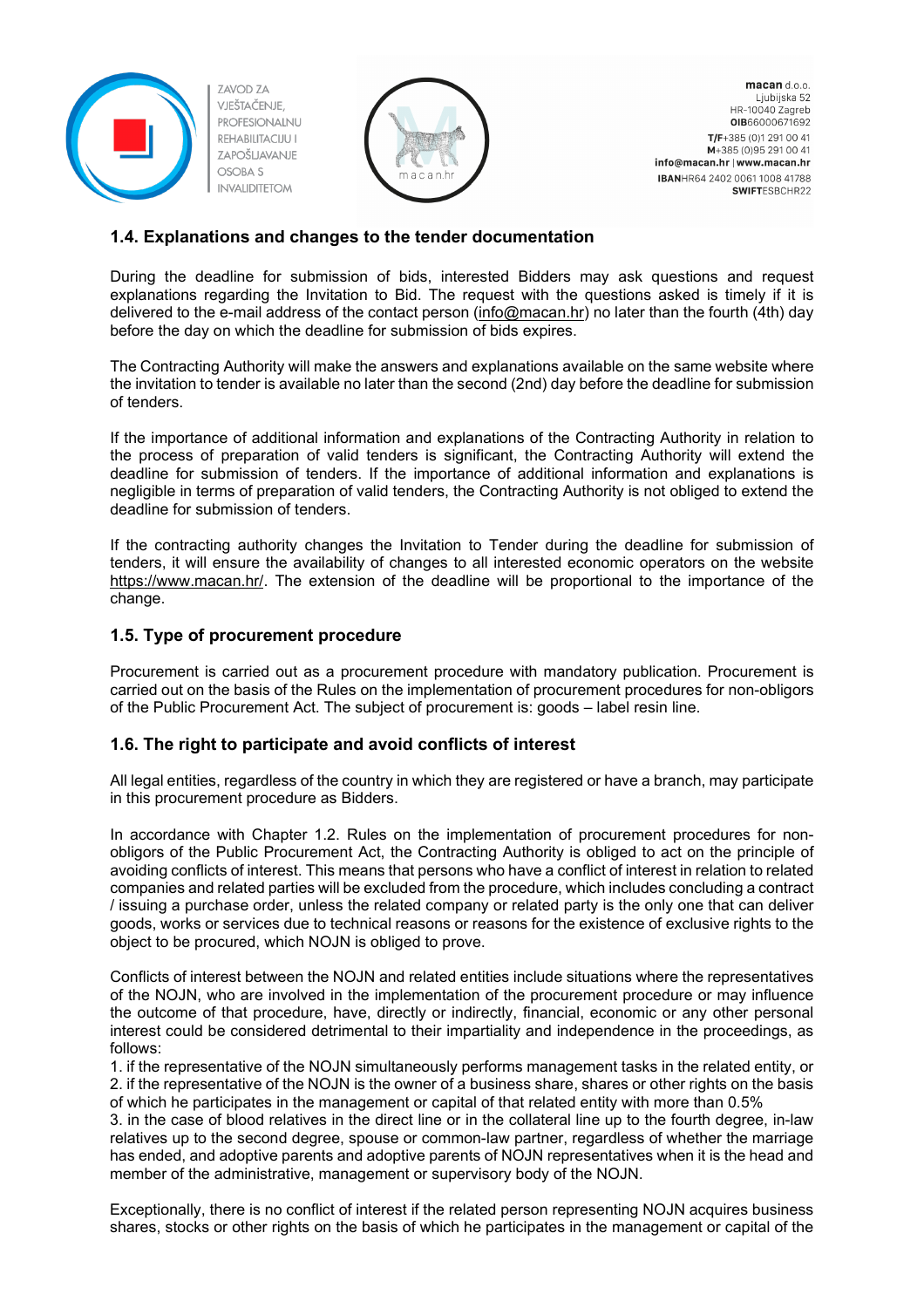



macan d.o.o. Ljubijska 52 HR-10040 Zagreb OIB66000671692 T/F+385 (0)1 291 00 41 M+385 (0) 95 291 00 41 info@macan.hr | www.macan.hr IBANHR64 2402 0061 1008 41788 **SWIFTESBCHR22** 

related entity with more than 0.5% in the period of at least two years before appointment or entry. to the duty of the representative of the NOJN with which it is connected and if the application of a special procurement procedure is justified.

In the procurement process, the contracting authority shall take appropriate measures to effectively prevent, identify and eliminate conflicts of interest in the procurement process in order to avoid distortions of competition and to ensure equal treatment of all economic operators.

Representatives of the contracting authority signed the appropriate Conflict of Interest Statements.

#### <span id="page-4-0"></span>**1.7. Beginning of the procurement process**

The procurement procedure begins on the day of publication of the Call for Proposals on the website [https://www.macan.hr/.](https://www.macan.hr/)

# <span id="page-4-1"></span>2. INFORMATION ON THE SUBJECT OF THE PROCUREMENT

#### <span id="page-4-2"></span>**2.1. Item description procurement**

The complete system for the resin coating; The subject of the procurement is a complete system for the resin coating in accordance with the cost list from Annex II - Price list and technical specifications.

A detailed description of the goods to be procured is given in Annex II - Cost sheet and technical specifications.

*A complete system for the resin coating:*

- *• Vacuum table minimum 460 x 360 mm*
- *• LCD touch screen • Brushless gear resin dosing pumps, minimum 3 pieces*
- *• Automatic resin washing machine*
- *• Palletizer with a maximum height of 200 cm, with 3 trolleys and 120 pallets*
- *• Sheet dryer with trolley and pallet holder*
- *• Machine with CE mark or equivalent*
- *• Adapted for work with people with disabilities, traffic light*
- *• Transfer, machine installation and education costs included*

The warranty on the purchased machine must be at least 12 months from the start of the machine.

#### <span id="page-4-3"></span>**2.2. Groups of procurement items**

The subject of procurement is not divided into groups.

#### <span id="page-4-4"></span>**2.3. Estimated value of procurement**

The estimated value of the purchase is HRK 543,500.00 without VAT or recalculated EUR 72,207.41 without VAT according to the middle exchange rate of the Croatian National Bank in force as of January 27, 2022 (1 EUR = 7.526928).

#### <span id="page-4-5"></span>**2.4. Quantities and technical description of the subject of procurement**

The quantities of procurement items are detailed in Annex II - Cost sheet and technical specifications. Technical descriptions of the subject of procurement are detailed in Annex II - Cost sheet and technical specifications.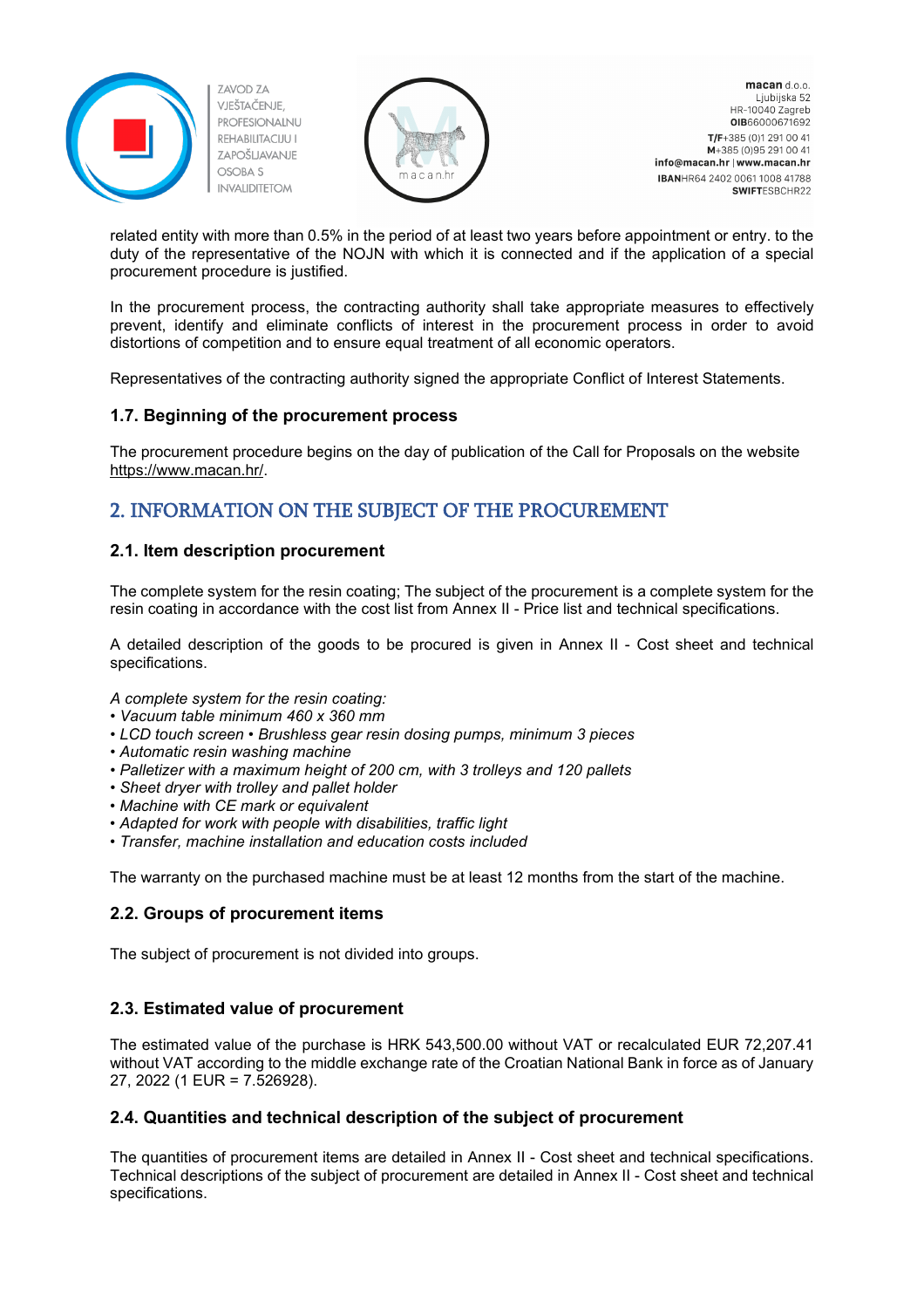



macan d.o.o. Ljubijska 52 HR-10040 Zagreb OIB66000671692 T/F+385 (0)1 291 00 41 M+385 (0) 95 291 00 41 info@macan.hr | www.macan.hr IBANHR64 2402 0061 1008 41788 SWIFTESBCHR22

NOTE: In all places in the cost list and technical specifications where the manufacturer / brand / type / model / norm / standard of an item is stated, it is understood that the wording is "or equivalent". products, they are conditioned by the size of the space in which the product is installed.

The Bidder must confirm that the goods it offers meet the technical descriptions specified by the Contracting Authority in Annex II - Cost Sheet and technical specifications. The bidder confirms the fulfillment of this request by submitting the signed and certified Annex II - Cost and technical specifications, and by submitting the signed statement of the person authorized to represent the economic entity according to the form Annex III - Bidder's statement.

#### <span id="page-5-0"></span>**2.5 Financial offer**

The financial offer of the Bidder is presented in Annex II - Cost estimate and technical specifications. Tenderers are obliged to offer all items listed in Annex II - Cost sheet and technical specifications. Otherwise, the Bidder's bid will be assessed as unacceptable.

The price of individual items of the subject of procurement is contracted according to the conditions specified in Annex II - Cost sheet and technical specifications. The unit prices in the contract cost list include the direct and indirect costs of the service that is the subject of the Invitation to Bid, except for value added tax. The stated price includes all costs and expenses necessary for the execution of the subject of procurement to full readiness and functionality.

The form of cost estimates and technical specifications in the format of an excel spreadsheet must be completed as follows:

• The unit price of items and the total price are expressed in full with two decimal places without VAT and in absolute amount.

• The unit price of items must be stated with discounts already included (if the Bidder may charge a discount).

• The offer is expressed in kunas (HRK) or euros (EUR) in full with two decimal places

In the process of reviewing and evaluating bids, the contracting authority will compare the total bid price without VAT. If the bid price is not expressed in kuna, for the sake of comparability of bids, bid prices will be converted into kuna (HRK) according to the middle exchange rate of the Croatian National Bank in force from 27 January 2022 (1 EUR = 7.526928 HRK).

#### <span id="page-5-1"></span>**2.6. Location of execution of the subject of procurement**

The location of the realization of the subject of procurement is located in the premises of the company Macan d.o.o., ie the production plant at the address Ljubijska ulica 52.

#### <span id="page-5-2"></span>**2.7. Deadline for execution of the subject of procurement**

The planned period of execution of the procurement subject is 30 days from the date of signing the Procurement Contract.

The most favorable bidder (Supplier) will start with the execution of the subject of procurement after the signing of the Contract and the introduction of the work by the Client.

Delivery includes installation and proper commissioning of the machine.

The Bidder shall confirm the fulfillment of this requirement by submitting a signed statement of the person authorized to represent the economic entity according to the form Annex III - Bidder's Statement.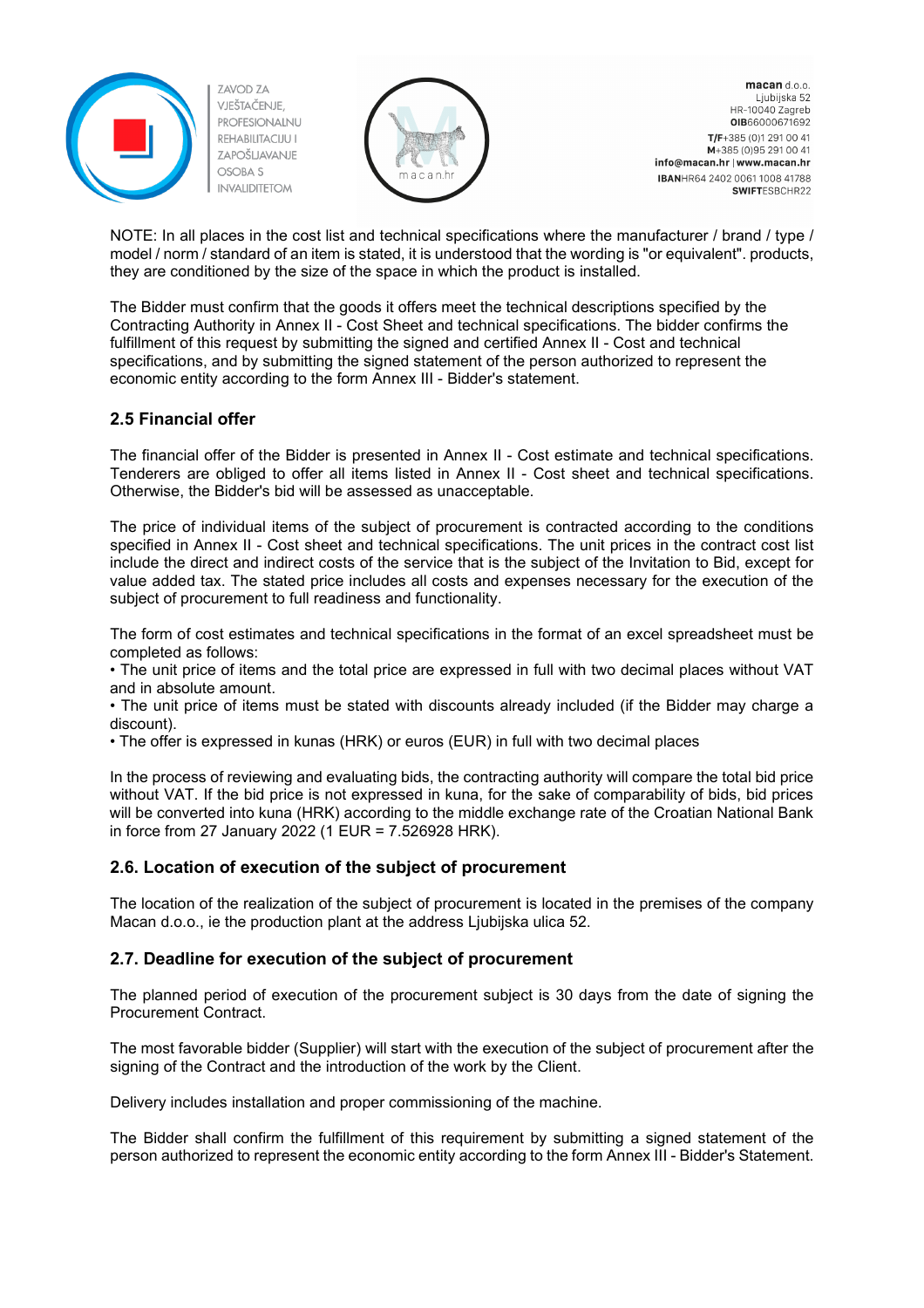



macan d.o.o. Ljubijska 52 HR-10040 Zagreb OIB66000671692 T/F+385 (0)1 291 00 41 M+385 (0) 95 291 00 41 info@macan.hr | www.macan.hr IBANHR64 2402 0061 1008 41788 SWIFTESBCHR22

# <span id="page-6-0"></span>3. OBLIGATORY REASONS FOR EXCLUDING A BIDDER

The contracting authority is obliged to exclude the tenderer from the procurement procedure:

a) if he or a person authorized to represent him or her is legally convicted of the criminal offense of participation in a criminal organization, corruption, fraud, terrorism, terrorist financing, money laundering, child labor or other forms of trafficking in human beings; or

b) if he has not fulfilled the obligation to pay due tax obligations and obligations for pension and health insurance, unless according to a special law he is not allowed to pay these obligations or a deferral of payment has been granted; or

c) if he has misrepresented or provided false information regarding the conditions stated by the contracting authority as grounds for exclusion or qualification conditions; or

d) if he is in bankruptcy, insolvency or in liquidation, if his assets are managed by a bankruptcy trustee or a court, if he is in settlement with creditors, if he has ceased business or is in any similar situation resulting from similar proceedings under national law; and regulations; or

e) if in the last two years until the beginning of the procurement procedure he has committed a serious professional omission which the Public Procurement Agency can prove in any way; or

f) if the conflict of interest cannot be effectively resolved by removing the members of the Procurement Committee / persons authorized to represent the NOJN or by taking other measures

For the purpose of determining the circumstances referred to in Chapter 3 (points (a) to (f)), the economic operator in the tender shall submit the Statement referred to in Annex III of the Invitation to Tender. The statement shall be signed by the person legally authorized to represent the economic entity.

The provisions of Chapter 3 apply to both the community of bidders and subcontractors, ie the bidder is obliged to prove that there are no reasons for exclusion for all members of the community as well as for the subcontractors shown in the bid.

# <span id="page-6-1"></span>4. CONDITIONS OF ABILITY TO BE MET BY TENDERERS

For the purpose of determining the bidder's ability to perform the contract, the bidders, ie the community of bidders, are obliged to enclose in their bid evidence proving:

• ability to perform professional activity

#### <span id="page-6-2"></span>**4.1. Ability to perform professional activity**

The bidder proves the ability to perform professional activity by registering in the court, trade, professional or other appropriate register of the state of residence of the economic entity.

For the purpose of determining the stated ability to perform professional activity, the economic entity in the bid shall submit a signed Statement, ie Annex III. - Statement of the bidder which must be signed by a person legally authorized to represent the economic entity. Prior to making a decision, the contracting authority may request from the tenderer who submitted the most favorable tender that within a reasonable time, not less than 5 days, in order to prove the ability referred to in this sub-item 4.1. submit an updated supporting document: an extract from the judicial, commercial, professional or other appropriate register kept in the Member State of establishment. The bidder is allowed to submit the requested documents in one of the following ways: in the original, in a certified copy, or in an uncertified copy.

In the case of a consortium, the evidence shall be provided and the circumstances set out in Chapter 4.1 determined. for all members of the bidder community individually.

# <span id="page-6-3"></span>5. OFFER DATA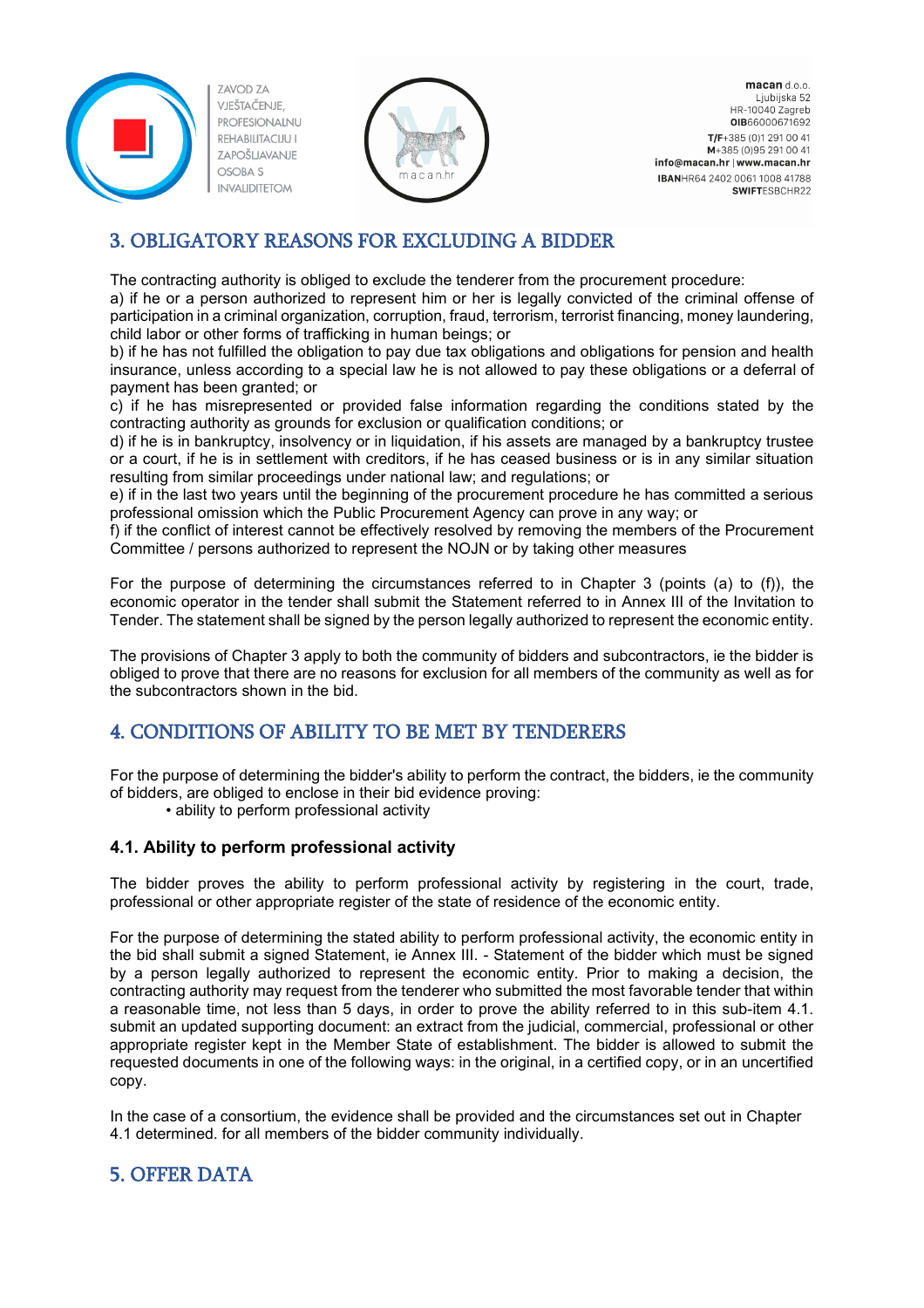



macan d.o.o. Ljubijska 52 HR-10040 Zagreb OIB66000671692 T/F+385 (0)1 291 00 41 M+385 (0) 95 291 00 41 info@macan.hr | www.macan.hr IBANHR64 2402 0061 1008 41788 SWIFTESBCHR22

#### <span id="page-7-0"></span>**5.1. The content of the offer, the method of making the offer and the method of submitting the offer**

#### **CONTENT OF THE OFFER**

The offer must contain at least the following:

a) Completed and signed Annex I - Bid Sheet

b) Completed and signed Annex II Tender list - Data on members of the community of tenderers (if applicable)

c) Completed and signed Annex I.II. Tender list - Data on subcontractors (if applicable)

d) Completed and signed Annex II - Cost sheet and technical specifications

e) Completed and signed Annex III - Bidder's Statement

f) Excerpt from the court register

g) Samples, descriptions and / or photographs, production prospectus, catalog or similar of the offered product in Croatian or English (optional).

#### **MANNER OF MAKING THE OFFER**

The offer must be made as follows:

• The offer should be made in Croatian or English and Latin script

• In case of submission of any of the evidence in a foreign language (except English), the same document must be submitted with the attached unofficial translation into Croatian or English

• When preparing the bid, the Bidder must comply with the requirements and conditions from the Invitation to Bid and may not change and supplement the text of the Invitation to Bid

• The total price of the bid in HRK or EUR is expressed in full with two decimal places and entered in Annex I - Bid Sheet.

The bidder may declare secret the data from the tender documentation, in particular which include technical or business secrets and confidential aspects of the tender in accordance with special regulations. If the economic operator marks certain data from the offer as a business secret, he is obliged to state in the offer the legal basis on the basis of which this information is secret. The client undertakes to keep the data marked in this way. Tenderers may not keep secret information on unit prices, the amounts of individual items, the price of the tender and the data from the tender in connection with the criteria for the selection of the tender.

The cost of preparation and submission of the bid is borne entirely by the Bidder.

#### **METHOD OF BID DELIVERY**

The bid, together with all attachments and required documents, is submitted exclusively by electronic means of communication, ie by e-mail to the address: [info@macan.hr.](mailto:info@macan.hr)

In the title of the e-mail, it is necessary to enter: **"Submission of a bid: Procurement procedure with mandatory publication for the procurement of a complete system for the resin coating. Procurement registration number 11/2021"**

The documentation is submitted in PDF format, while Annex II - Cost sheet and technical specifications are submitted in excel or PDF format.

#### <span id="page-7-1"></span>**5.2. Date, time of bid submission**

The deadline for submission of bids is **February 4, 2022 by 10:00 Central European Time**. It will be considered that the timely submitted bids are those that will be received by the Contracting Authority by the specified deadline.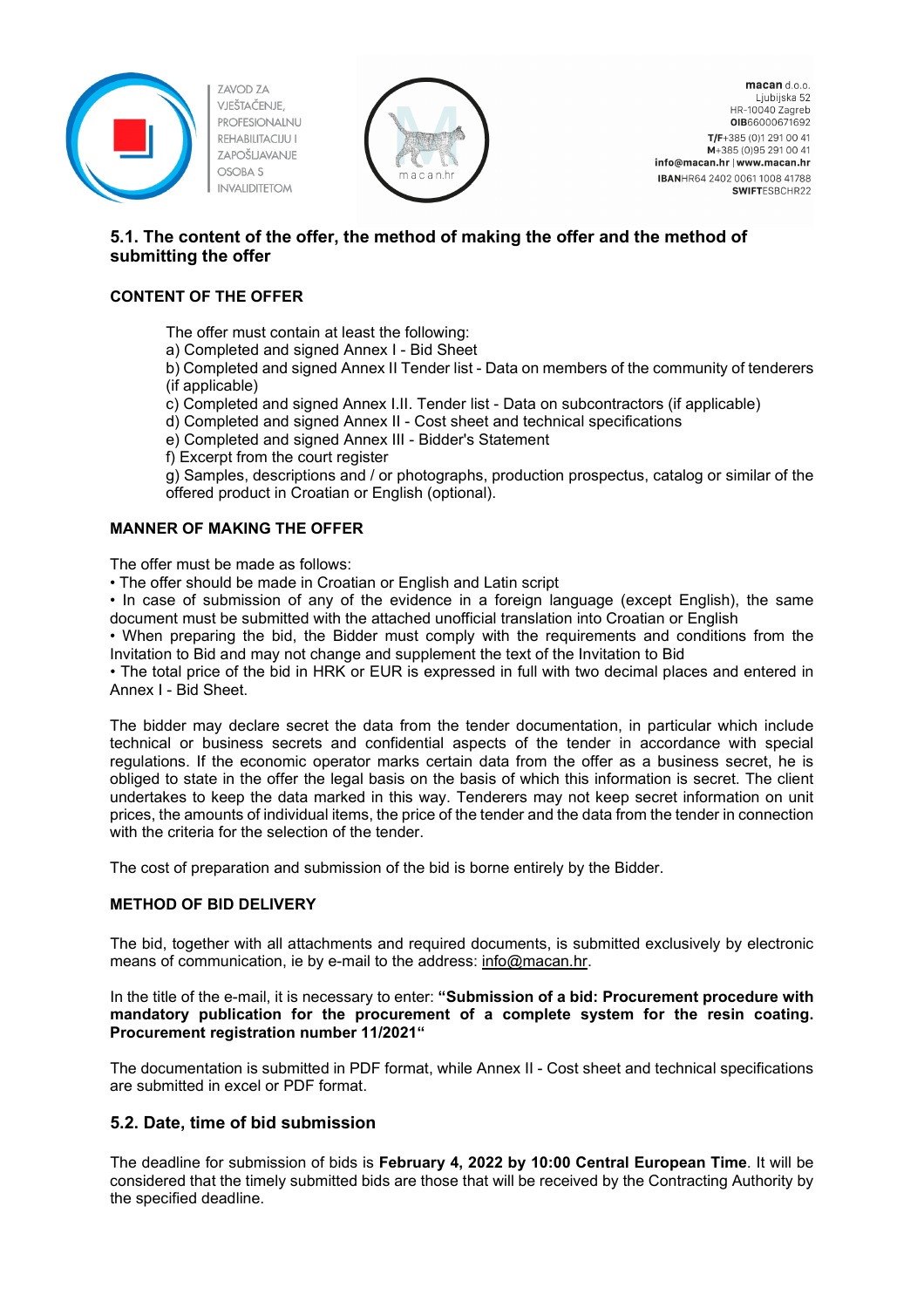



macan d.o.o. Ljubijska 52 HR-10040 Zagreb OIB66000671692 T/F+385 (0)1 291 00 41 M+385 (0) 95 291 00 41 info@macan.hr | www.macan.hr IBANHR64 2402 0061 1008 41788 **SWIFTESBCHR22** 

Each timely submitted bid, amendment and / or supplement to the bid is entered in the Register of Receipt of Bids and receives an ordinal number according to the order of receipt.

The bid submitted after the deadline for submission of bids is not entered in the register of receipt, but is recorded as late, marked as late and returned unopened to the sender without delay.

#### <span id="page-8-0"></span>**5.3. Validity of the offer**

The bid validity period must be at least 30 days from the deadline for submission of bids. The Contracting Authority may, if necessary, request from the Bidder an appropriate extension of the bid validity period.

#### <span id="page-8-1"></span>**5.4. Modification, amendment or withdrawal of the offer**

Within the deadline for submission of bids, the Bidder may amend its bid, supplement it or withdraw from it. Amendments and / or supplements to the tender shall be submitted in the same manner as the basic tender with the obligatory indication that it is an amendment and / or supplement to the tender. The time of receipt of the bid is considered to be the delivery of the latest version of the bid change.

The bidder may withdraw from the submitted bid by a written statement until the deadline for submission of bids. The written statement is submitted in the same way as the offer, with the obligatory indication that the offer is withdrawn. In this case, unopened offer is returned to the bidder.

Bids are opened according to the ordinal number from the Register of Receipt of Bids. If an amendment and / or supplement to the bid has been submitted, the amendment and / or supplement to the bid will be opened first, followed by the basic bid.

#### <span id="page-8-2"></span>**5.5. Criteria for selection of the offer**

The criteria for selecting the offer is the lowest price.

#### <span id="page-8-3"></span>**5.6. Review and evaluation of offers**

The procedure for opening, reviewing and evaluating bids will be performed by the Procurement Committee appointed by the Contracting Authority.

During the review and evaluation of bids, the Procurement Committee carries out the following activities:

- checking the compliance of the offer with the formal requirements,
- checking the fulfillment of competency requirements
- checking the technical compliance of the offer,
- evaluation of bids based on selection criteria.

In the procedure of review and evaluation of tenders, the contracting authority may invite tenderers to eliminate errors within a reasonable period of not less than five or more than 15 calendar days by clarifying or supplementing in relation to documents required in relation to eligibility conditions and other required by tender documents. shortcomings or ambiguities that can be removed, where clarification or addition in relation to these documents is not considered a change in the bid.

In the procedure of review and evaluation of tenders, the contracting authority may invite tenderers to clarify certain elements of the tender in the part related to the offered subject of procurement within a period of not less than five or longer than 10 calendar days. The clarification must not result in a change in the bid.

If the Bidder does not submit the required clarifications and / or additions within the set deadline, the Contracting Authority shall exclude such Bidder from the further procedure of review and evaluation of bids, ie reject his bid.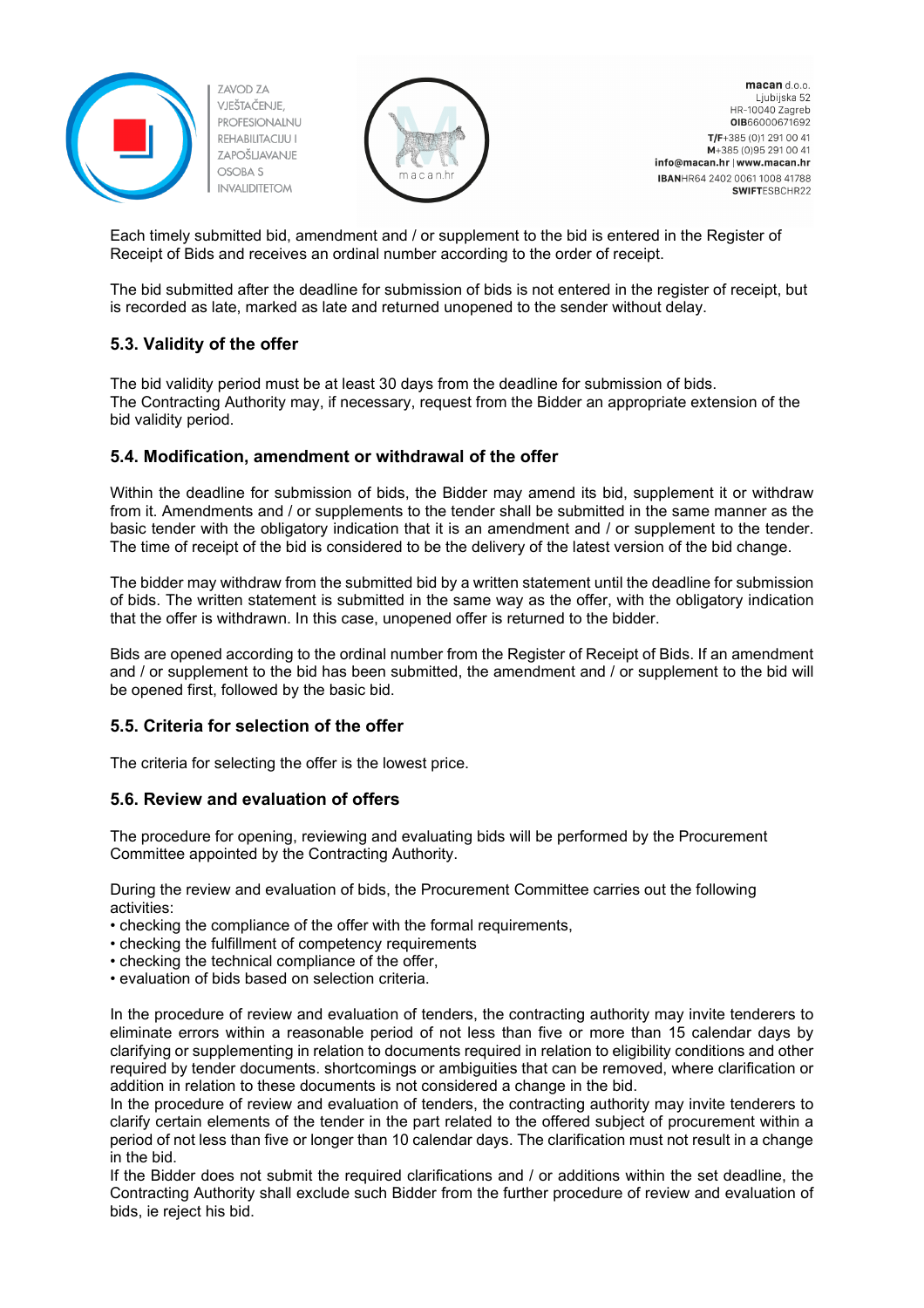



macan d.o.o. Ljubijska 52 HR-10040 Zagreb OIB66000671692 T/F+385 (0)1 291 00 41 M+385 (0) 95 291 00 41 info@macan.hr | www.macan.hr IBANHR64 2402 0061 1008 41788 SWIFTESBCHR22

If the bid states an unusually low bid price or an unusually low individual unit price, which calls into question the possibility of execution of works and delivery of goods that are the subject of procurement, the Contracting Authority may reject such bid. In assessing prices, the Client takes into account comparative experiential and market values and all the circumstances under which the Contract will be performed.

After reviewing and evaluating the bids, the valid bids will be ranked according to the bid selection criteria. If two or more valid bids are ranked equally according to the bid selection criteria, the Contracting Authority will select the bid received earlier in accordance with the Register of Bids.

If the most favorable Bidder does not submit all required originals or certified copies of documents within the deadline and / or does not prove that it still meets the conditions set by the Contracting Authority, the Contracting Authority will exclude such Bidder from further bid review and evaluation. The Contracting Authority will then re-rank the bids according to the selection criteria without taking into account the bid of the Bidder it has excluded, and may invite the next most favorable Bidder to submit the request.

Based on the results of the review and evaluation of bids, the Contracting Authority will reject:

• an offer that is not complete,

• a bid that is contrary to the provisions of the tender documentation,

• an offer in which the price is not stated in absolute amount,

• an offer containing errors, shortcomings or ambiguities if the errors, shortcomings or ambiguities are not remediable,

• an offer in which the clarification or completion in accordance with these rules does not eliminate the error, deficiency or ambiguity,

• a tender that does not meet the requirements related to the characteristics of the subject of procurement, and thus does not meet the requirements of the tender documentation,

• a bid for which the bidder did not accept the correction of the calculation error in writing.

• if the required warranties have not been provided

At the end of the bid review and evaluation procedure, the Procurement Committee will compile a Minutes on the bid review and evaluation.

#### <span id="page-9-0"></span>**5.7. Decision selection**

The Contracting Authority will make a decision on the selection of the most favorable bid, based on the results of the review and evaluation of bids, and based on the criteria for selection of bids. The planned deadline for making the Decision on selection is one (1) calendar day from the day the deadline for submission of bids expires.

The decision on selection will be published on the same website where the Invitation to Bid is available, and will be sent at the same time to all Bidders who participated in the procurement procedure and submitted bids, in a way that provides proof of receipt (return receipt) , report on successful delivery by fax, printing of notification of successful sending electronically (Delivery Receipt recorded on the server, etc.).

The Contracting Authority shall notify all entities that submitted a tender in writing of the selected tenderer, enclosing a copy of the Selection Decision.

The decision to exclude the tenderer / the decision to reject the tender shall be delivered by the Contracting Authority in writing to the tenderer to whom the Decision applies. In the Decision on exclusion of the bidder / decision on rejection of the bid, the contracting authority shall state the reasons for exclusion of the bidder / rejection of the bid.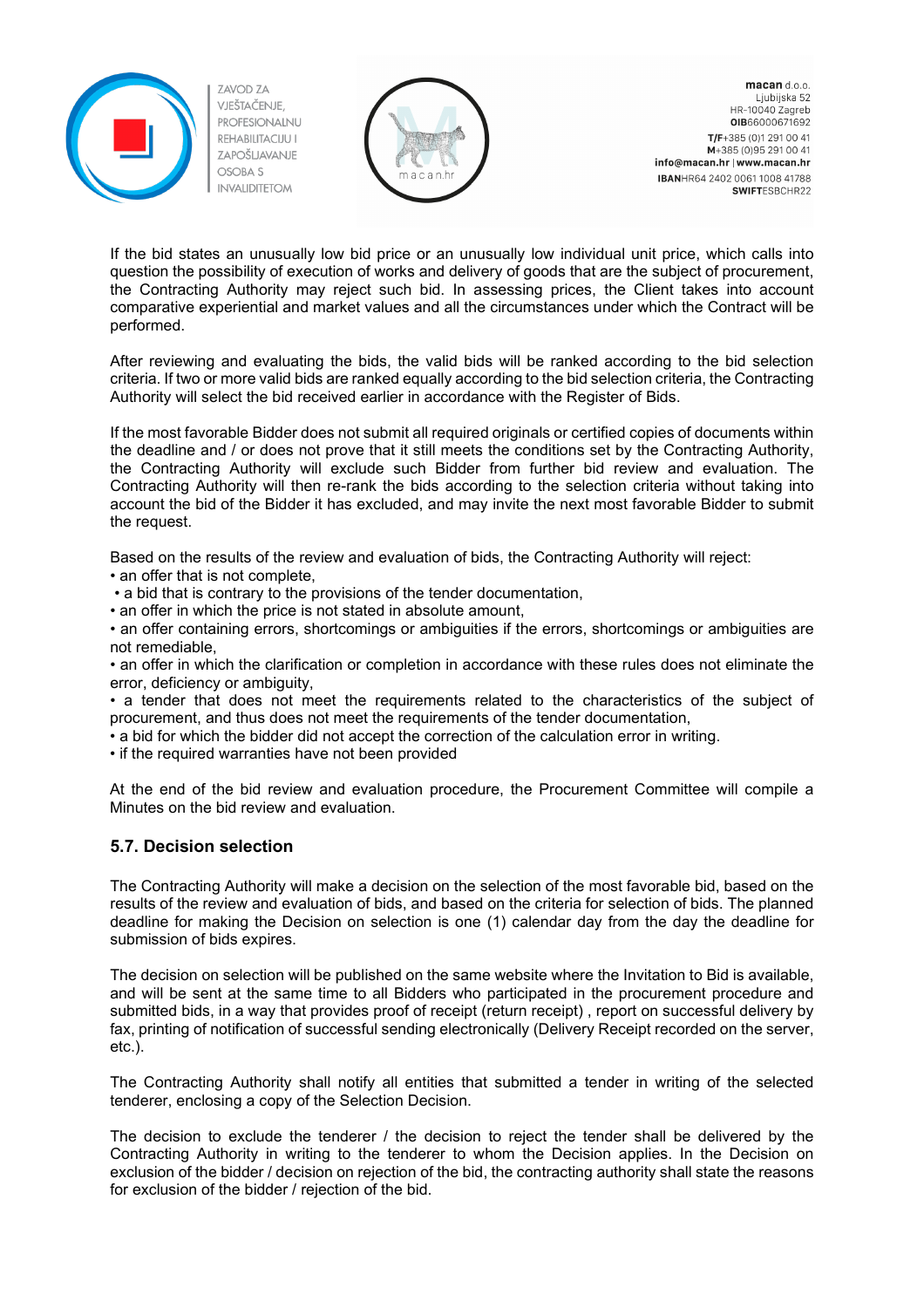



macan d.o.o. Ljubijska 52 HR-10040 Zagreb OIB66000671692 T/F+385 (0)1 291 00 41 M+385 (0) 95 291 00 41 info@macan.hr | www.macan.hr IBANHR64 2402 0061 1008 41788 **SWIFTESBCHR22** 

#### <span id="page-10-0"></span>**5.8. Completion of the procurement procedure**

The procurement procedure ends on the day of publication of the Selection Decision, or on the day of publication of the Decision on annulment of the previous selection decision, or on the day of publication of the Decision on annulment of the procurement procedure.

#### <span id="page-10-1"></span>**5.9. Contract**

A Public Procurement Contract will be concluded with the selected bidder, in accordance with the Invitation to Bid and the most economically advantageous bid.

#### <span id="page-10-2"></span>**5.10. Cancellation of the procurement procedure**

The Client will cancel the procurement procedure if:

- no bids were received,
- if the price of the best offer is higher than the secured funds for procurement

• if during the procedure it is determined that the Invitation to Bid is deficient and as such does not allow for the effective conclusion of the contract or if significant new circumstances arise

• if he has not received a predetermined number of valid bids / no valid \* bids and if no valid bids remain after the rejection of the bids.

\* A valid bid is one that meets the requirements of the bidding documents and is timely submitted.

In the event of cancellation of the procurement procedure, the Contracting Authority shall without delay deliver the Decision on cancellation of the procurement procedure to the economic entities that submitted tenders and at the same time publish the Notice on cancellation of the procurement procedure on the website https://www.macan.hr/

In no event shall the Client be held liable for any damage, including loss or lost profit, that is in any way related to the cancellation of the procurement procedure even if the Client has been notified of the possibility of damage.

#### <span id="page-10-3"></span>**5.11. Integrity clause**

The following is expected from the Bidder in the procurement procedure according to the rules for nonobligors of the Public Procurement Act:

• correctness in the procurement process

• Absence of any prohibited practice in connection with the procurement process (actions such as corruption or fraud, offering, giving or promising some financial or material benefit)

• agrees to the audit of the entire procurement procedure by independent experts and to the acceptance of liability and sanctions (contractual penalties, unconditional termination of the contract) if a breach of the rules is found.

### <span id="page-10-4"></span>6. OTHER PROVISIONS

#### **COMMUNITY OF TENDERERS**

Several economic operators may join forces and submit a joint bid, regardless of the arrangement of their mutual relationship. The tender of the community of economic entities must contain information on each member of the community, as specified in the tender list, with the obligatory indication of the member of the community of tenderers who is authorized to communicate with the Contracting Authority. The joint bid must specify which part of the procurement contract (object or quantity, value or percentage) will be performed by each member of the bidder community.